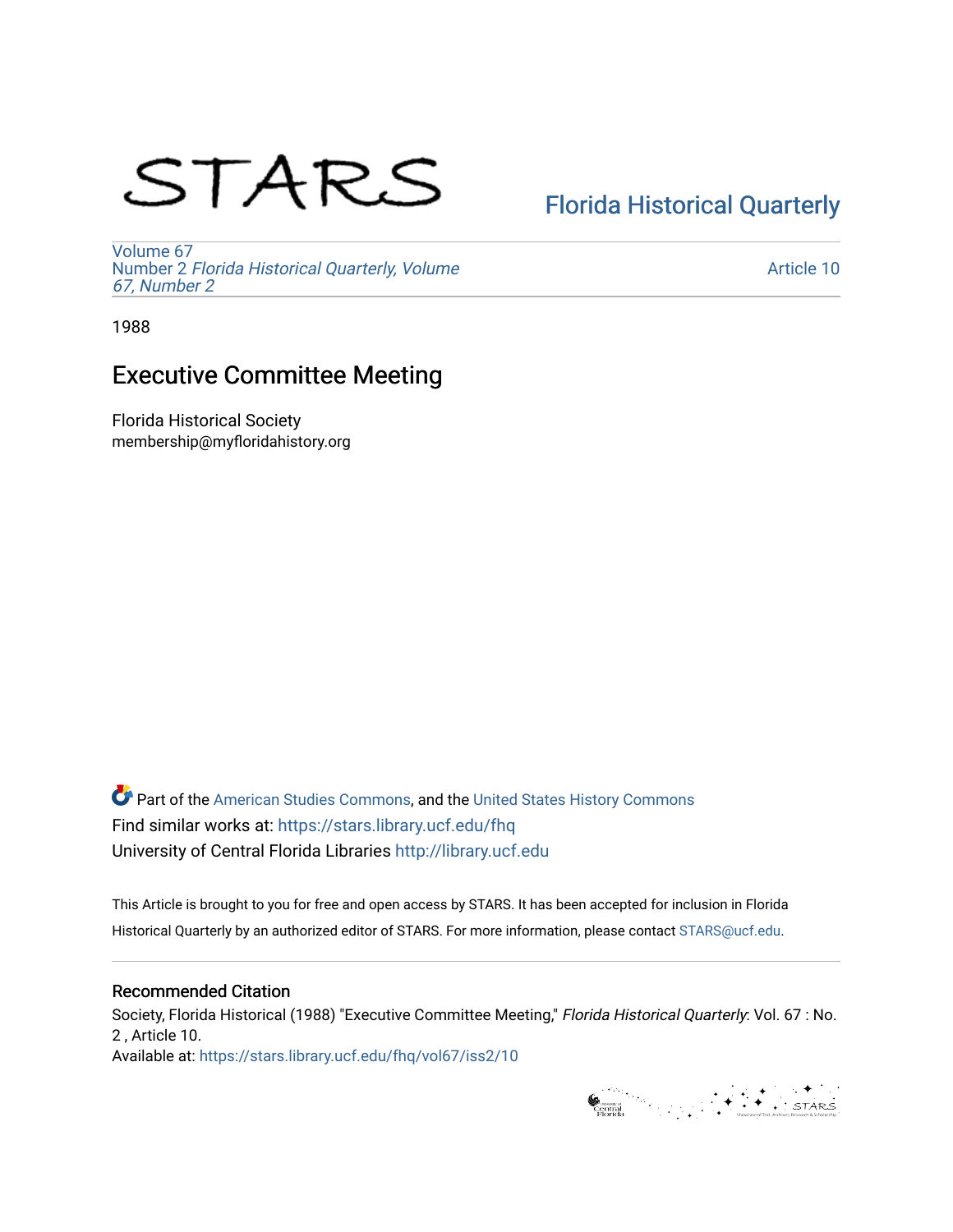#### **FLORIDA HISTORICAL** SOCIETY

*Executive Committee Meeting* August 13, 1988

President Paul George called the meeting of the Executive Committee to order at 10:00 a.m. in the conference room of the Florida Endowment for the Humanities in Tampa. Present were Hampton Dunn, Kathleen Arsenault, Marinus Latour, Randy Nimnicht, Samuel Proctor, and Michael Slicker. Also attending, in a nonvoting capacity, was Nick Wynne, executive director of the Society. The purpose of this specially called meeting was to consider proposals from the city of St. Augustine and Saint Leo College to relocate the Society's headquarters, and from the University of South Florida to remain on its campus. A second item was the selection of a site for the 1989 annual meeting. Dr. Wynne presented the committee with an interim financial report.

Dr. Francis T. Borkowski, president of the University of South Florida, attended as the guest of Hampton Dunn. He noted the long and warm relationship between the University and the Society and reiterated his hope that the Society would remain at the University. He answered questions about continuing University financial support, providing additional facilities for the Society's office and library, and a more cooperative relationship between the Society and the University's Department of History.

The Future of the Society Committee had recommended that the Society accept the offer of St. Augustine to relocate to the Segui/Kirby Smith House. Randy Nimnicht reviewed the invitation from St. Augustine and the Future of the Society Committee's report.

The invitation from Saint Leo College was reviewed again, but the Committee voted not to accept since the financial support would be limited to a five-year period, ending December 31, 1994.

After a lengthy discussion on the merits of the St. Augustine and University of South Florida offers, the Executive Committee voted, four to three, to accept the offer of the University of South Florida, provided a written agreement could be obtained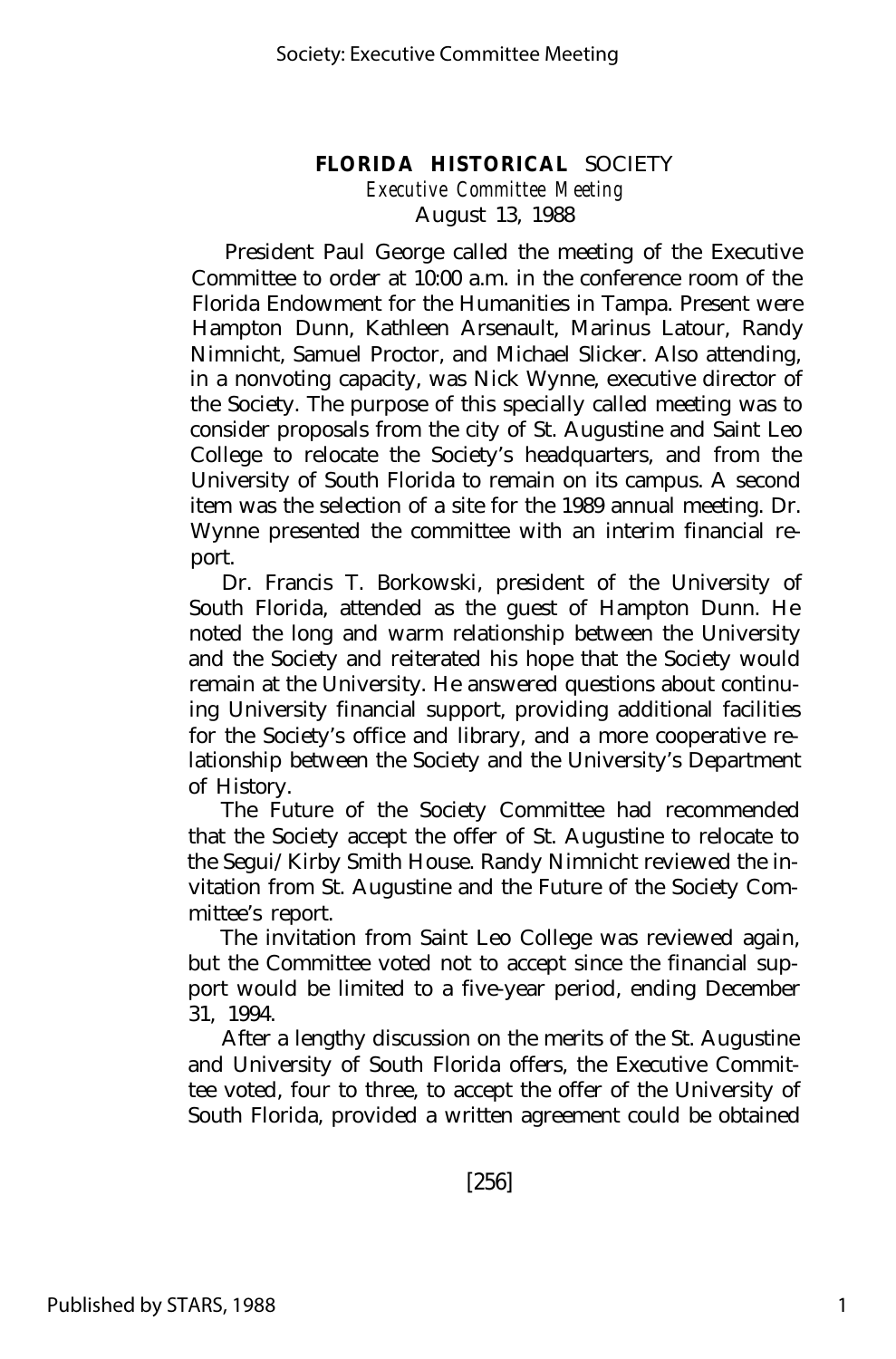EXECUTIVE COMMITTEE MEETING 257

that reaffirmed President Borkowski's assurances of continuing support and which guaranteed the following points:

(1) The University will continue its support of the executive director's salary and will endeavor to increase that support in the future.

(2) The University will provide adequate, independent space and basic equipment for the program and collection needs of the Society.

(3) In addition to the current secretarial support that the University provides, the Society will also have the services of a part-time student assistant.

(4) The Society will continue its warm relationship with the University of South Florida, and it will seek to develop even closer ties with the administration, history department faculty, and library staff.

(5) In order to establish a sense of permanency, the Society and the University will enter into an agreement for ten years, with the right of renewal by either party.

Voting in favor of remaining at the University of South Florida were Hampton Dunn, Samuel Proctor, Kathleen Arsenault, and Michael Slicker. Voting in favor of St. Augustine's offer were Randy Nimnicht, Paul George, and Marinus Latour.

The Executive Committee selected Gainesville as the site of the next annual meeting scheduled for May 11-13, 1989.

The meeting adjourned at 2:15 p.m.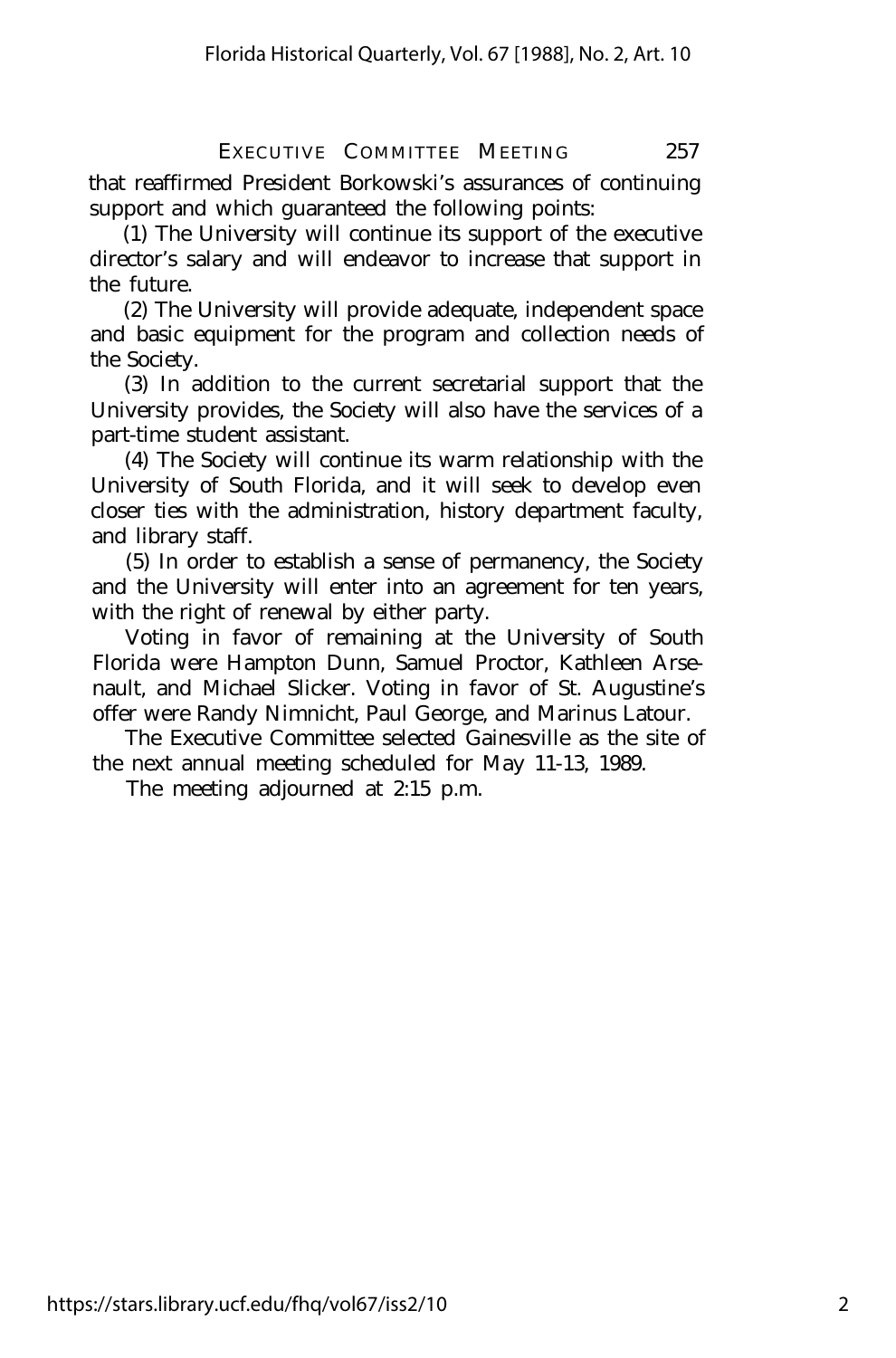| $\mathfrak l$ t <sub>reat</sub><br>EXPECTATIONS |                                                               |                  |
|-------------------------------------------------|---------------------------------------------------------------|------------------|
| 1988                                            |                                                               |                  |
| Oct. 13-16                                      | <b>Oral History Association</b>                               | Baltimore, MD    |
| Oct. 19-22                                      | Southeastern Archaeological<br>Conference                     | New Orleans, LA  |
| Oct. 19-23                                      | National Trust for Historic<br>Preservation                   | Cincinnati, OH   |
| Nov. $4-6$                                      | Southern Jewish Historical<br>Society                         | Birmingham, AL   |
| Nov. 9-12                                       | Southern Historical<br>Association                            | Norfolk, VA      |
| Nov. 11-12                                      | Florida State Genealogical<br>Society                         | Pensacola, FL    |
| Nov. 13-14                                      | "Spanish Pathways in<br>Florida," FEH Conference              | Tampa, FL        |
| Dec. 28-30<br>1989                              | <b>American Historical</b><br>Association                     | Cincinnati, OH   |
| March 9-11                                      | <b>Gulf Coast History and</b><br><b>Humanities Conference</b> | Mobile, AL       |
| April 6-9                                       | <b>Organization of American</b><br><b>Historians</b>          | St. Louis, MO    |
|                                                 | April 28-30 Florida Anthropological<br>Society                | Jacksonville, FL |
| May 11-13                                       | FLORIDA HISTORICAL<br>SOCIETY-<br>87th MEETING                | Gainesville, FL  |
| May 11                                          | FLORIDA HISTORICAL<br>CONFEDERATION                           | Gainesville, FL  |